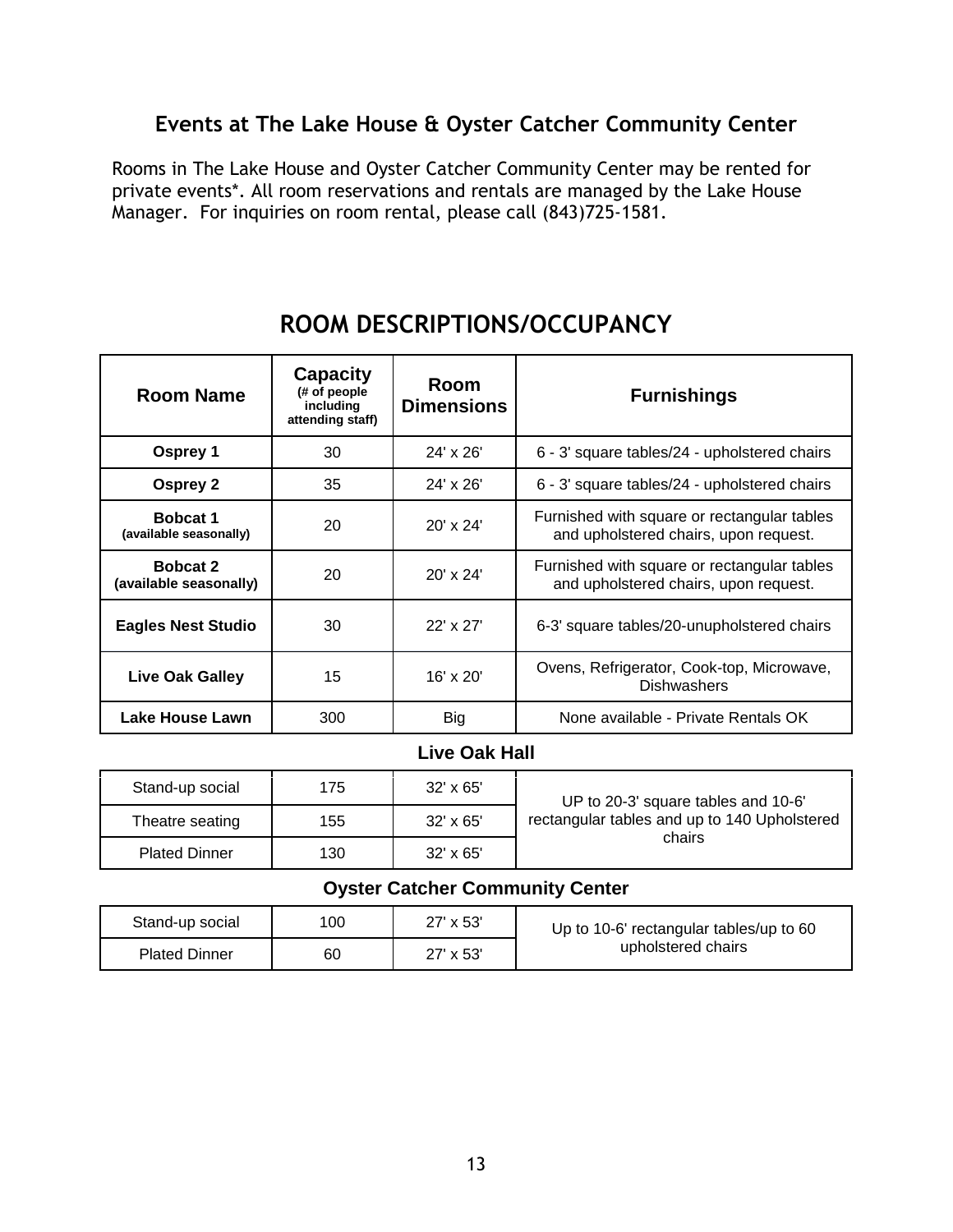| <b>Space</b>              | Deposit** | <b>Rental Fee***</b> |
|---------------------------|-----------|----------------------|
| Osprey 1                  | \$100.00  | \$100.00             |
| Osprey 2                  | \$100.00  | \$100.00             |
| Bobcat 1                  | \$75.00   | \$75.00              |
| Bobcat 2                  | \$75.00   | \$75.00              |
| <b>Eagles Nest</b>        | \$100.00  | \$100.00             |
| Live Oak Galley (Kitchen) | \$100.00  | \$100.00             |
| Live Oak Hall             | \$1000.00 | \$400.00             |
| <b>Oyster Catcher</b>     | \$200.00  | \$200.00             |
| Lawn                      | \$1000.00 | \$400.00             |

Room Deposit Quick Reference Guide

\*Private events are those events not open to the Seabrook Public. A political event that includes any type of fund raising or solicitation for donations, even when advertised as an open event, will be considered a private event, with rental charges and deposits being applicable.

\*\*Deposits are refundable when the space used for the event is left in its original condition.

\*\*\*Rental Fee is based on 4 hour rentals and does not include A.V. support.

Please note that SC Sales Tax of 8.5 % will be added to all Rental Fees

# **Fvent Rules & Guidelines**

The SIPOA provides rooms for Property Owners to use for personal events. Property Owners and Guests that are sponsored by a Property Owner can rent rooms. All event materials including but not limited to, such as, tables, cloths, utensils, flowers and decorations are not provided. The SIPOA is not responsible for staffing the event, delivery, set up, teardown, lost and/or stolen items.

## **Vendors/Caterers**

The Property Owner who is sponsoring the event is responsible to coordinate the delivery of their vendors' items to and from the building in the scheduled room's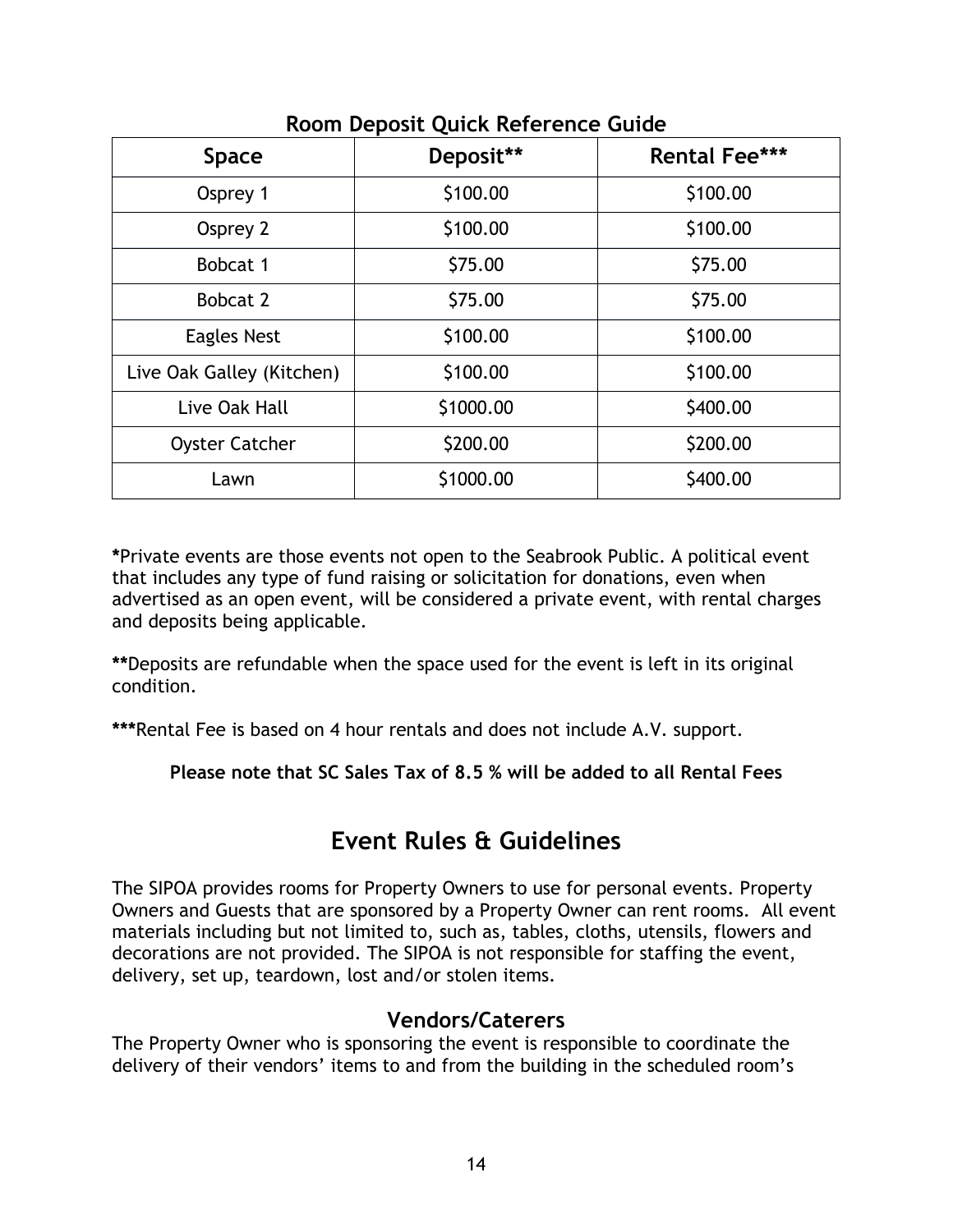rental time. Special time for vendors to deliver and pick up their items is available but will need to be in writing from the Lake House Manager.

SIPOA policy requires that you provide, at least thirty (30) days in advance, a certificate of liability insurance naming the association as an additional insured and showing the limits of your liability and workers' compensation coverage. Please submit this to the Lake House Manager (843-725-1581).